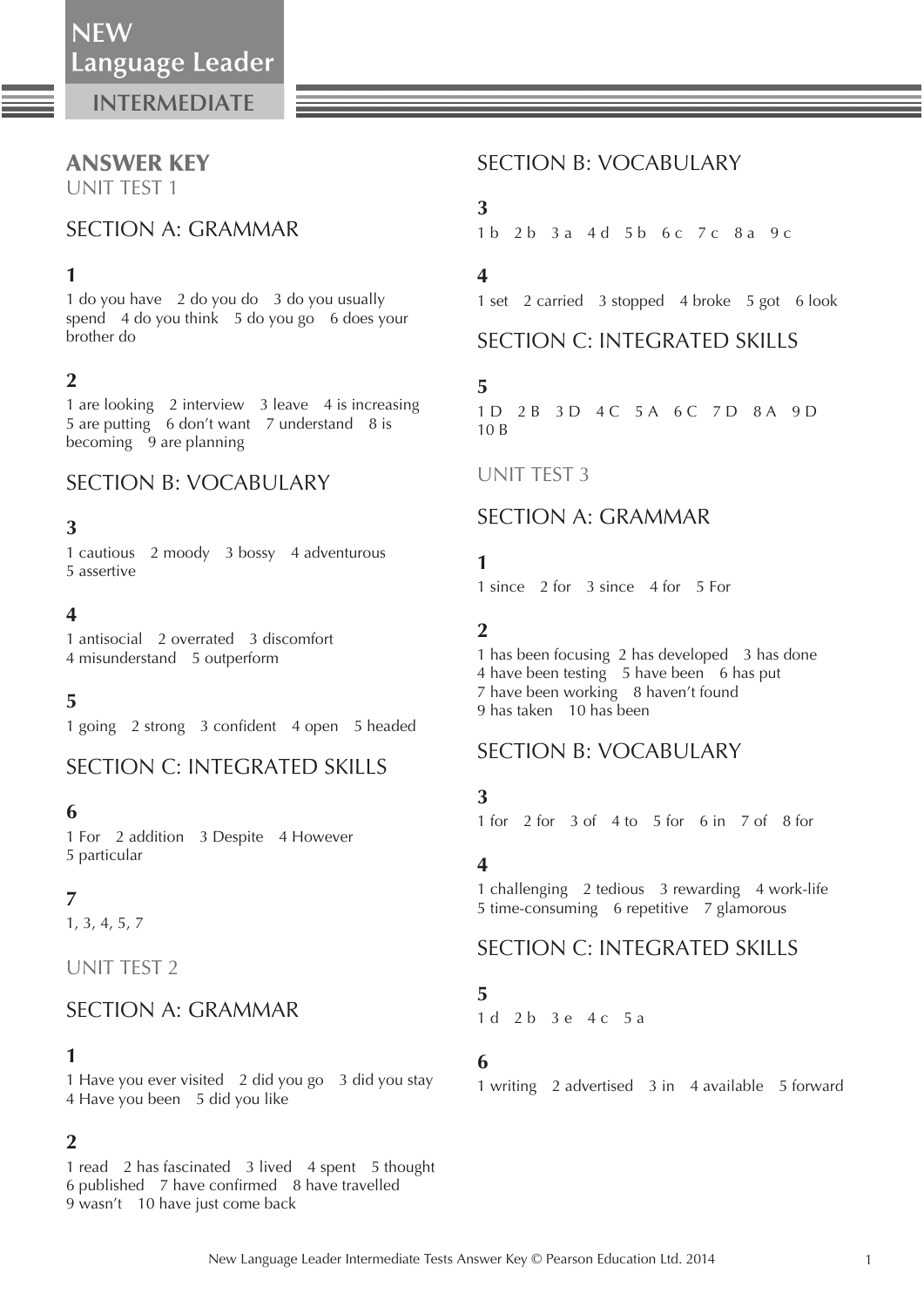## UNIT TEST 4

## SECTION A: GRAMMAR

### **1**

 1 are you going to do 2 I'll wait 3 will be 4 is taking 5 I'm not going to go 6 is taking 7 I'm driving 8 are coming 9 They'll probably stay 10 I'm having

## **2**

 1 will improve 2 won't do 3 post 4 will learn 5 will you take

## SECTION B: VOCABULARY

## **3**

 1 pick up 2 false 3 native 4 accent 5 register 6 slang 7 appropriate 8 by 9 master

## **4**

 1 passing 2 cheapskate 3 spree 4 million 5 tighten 6 splashing

# SECTION C : INTEGRATED SKILLS

## **5**

1 F 2 F 3 T 4 T 5 F 6 T 7 F 8 T 9 F 10 T

UNIT TEST 5

## SECTION A: GRAMMAR

### **1**

 1 were you, I wouldn't advertise 2 advertise on TV if we had  $\overline{3}$  would use a celebrity if I had  $\overline{4}$  had the staff, they would take on 5 would/could speak to her if she wasn't/weren't

## **2**

 1 as effective 2 faster 3 easiest 4 most effective 5 busiest 6 higher 7 more useful 8 greatest 9 as wonderful 10 less successful

## SECTION B: VOCABULARY

### **3**

1 c 2 a 3 c 4 b 5 d 6 c 7 a

## **4**

 1 campaign 2 promote 3 logo 4 brand 5 image 6 recognisable 7 commercials 8 endorse

# SECTION C: INTEGRATED SKILLS

## **5**

1 d 2 b 3 e 4 a 5 c

## **6**

1 In 2 believe/feel 3 other 4 seems 5 result

UNIT TEST 6

## SECTION A: GRAMMAR

## **1**

1 who/that 2 where  $3 - 4$  which  $5 - 1$ 

## **2**

- 1, who was not qualified to do the job, made
- 2 gave a speech at Oxford University, where he studied/, who gave a speech at Oxford University, studied
- 3 , which are down ten percent this year, have
- 4 increasing, which will
- 5 , which is private, has
- 6 , where Sarah is studying, was
- 7 who go to university will get
- 8 , who is now a world-famous physicist, studied
- 9 , which is based in Oxford, contains
- 10 Shakespeare, who was

# SECTION B: VOCABULARY

### **3**

 1 get 2 fail 3 revise 4 do 5 graduate 6 study 7 go 8 hand in 9 make 10 pass

## **4**

 1 Primary 2 drop out 3 private 4 curriculum 5 Bullying

# SECTION C: INTEGRATED SKILLS

### **5**

2, 4, 5, 6, 8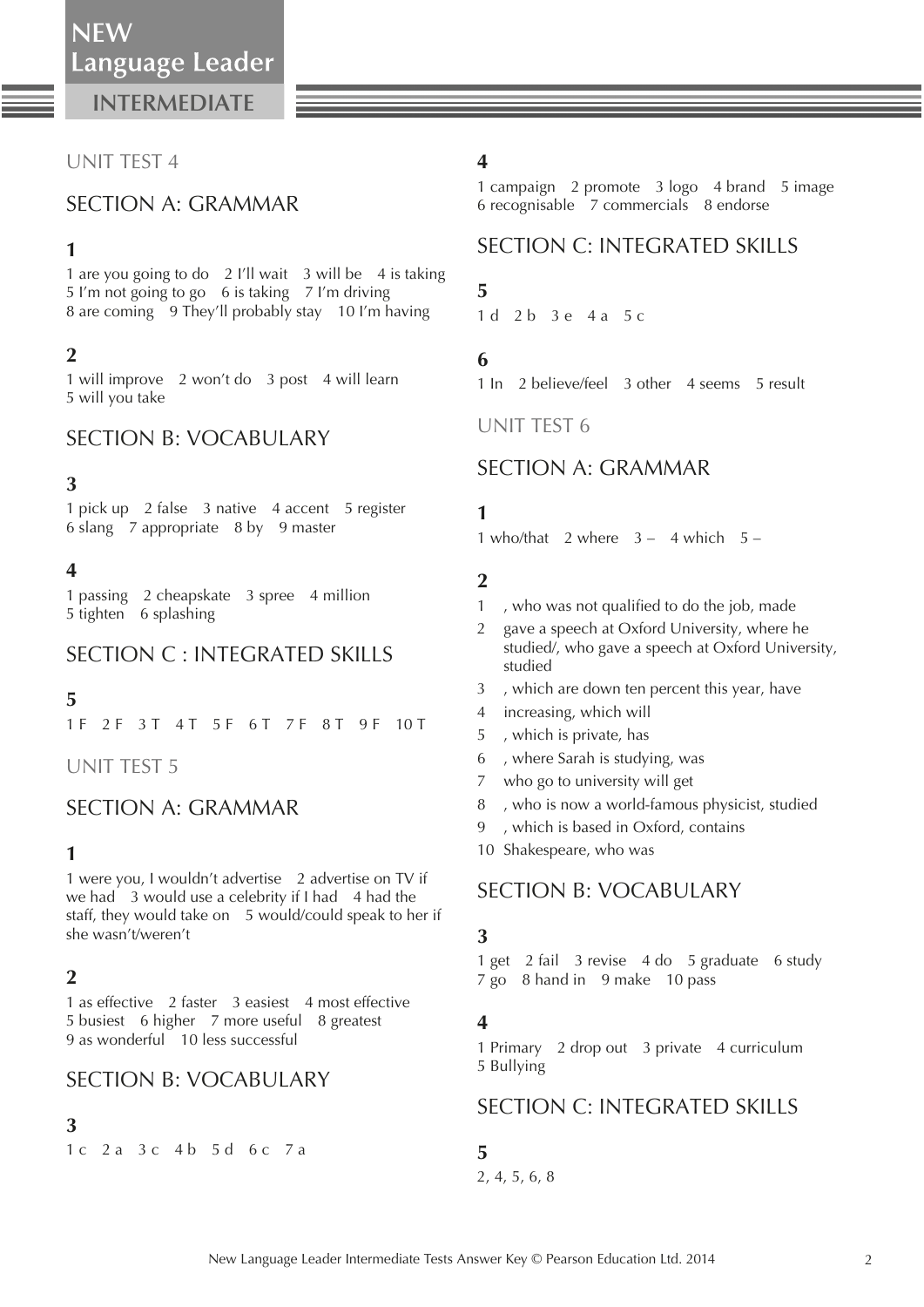### **6**

 1 invite 2 attendance 3 appreciate 4 hesitate 5 seeing

### MID-COURSE ASSESSMENT (UNITS 1–6)

### SECTION A: LISTENING

### **1**

1 C 2 B 3 A 4 D 5 A 6 B 7 D

#### **2**

1 860 2 snakes 3 tropical forests 4 film-maker 5 natural disasters 6 TV series/television series/ series 7 youngest person 8 Dutch government

## SECTION B: READING

#### **3**

 1 doesn't say 2 true 3 true 4 false 5 true 6 false 7 doesn't say 8 true

#### **4**

1 C 2 D 3 B 4 A 5 D 6 C 7 D

#### SECTION C: LANGUAGE

### **5**

 1 have you been working 2 did you start 3 are you going 4 Do you need 5 are you leaving 6 would you stay 7 Have you ever visited 8 don't we take

#### **6**

1 yet 2 for 3 who 4 than 5 when 6 as 7 most

#### **7**

 1 wouldn't buy a house even if she won 2 whose mother is a famous writer 3 the least 4 where she studied 5 as easy as

#### **8**

1 assertive 2 overconfident 3 tedious 4 hard-working 5 moody 6 sensitive 7 challenging 8 approach 9 time-consuming 10 progress

## SECTION D: WRITING

#### **9 Sample answer**

 The table shows the percentage of job satisfaction of 100 people working for a large company over four years. The table demonstrates that overall there was a decline in job satisfaction.

 Firstly, there was a gradual decline in satisfaction with job security. In 2010, 80 percent of the employees were satisfied with job security, but in 2013 the figure was only 65 percent.

In addition, fewer people were satisfied with the pay they received in 2013, compared to the pay in 2010, with the figure dropping from 85 percent to only 70 percent.

 However, the area which saw the biggest dissatisfaction is relationship with bosses where less than a half of the employees were satisfied with their relationship.

 The only area which didn't decline is 'opportunities for personal development'. Although it didn't decline, it has only remained almost the same over the period. At the beginning of the four-year period, 67 percent of people were happy with opportunities for development and in 2013 it was 68 percent.

#### UNIT TEST 7

### SECTION A: GRAMMAR

#### **1**

 1 don't have to 2 could 3 don't need 4 should 5 mustn't 6 can't 7 couldn't

### **2**

 1 can't 2 must 3 should 4 have 5 need to 6 don't have 7 shouldn't 8 might

### SECTION B: VOCABULARY

#### **3**

 1 scientist 2 industrialisation 3 artistic 4 productive 5 consumerism 6 invention

#### **4**

1 b 2 d 3 a 4 b 5 c 6 d 7 a 8 c 9 c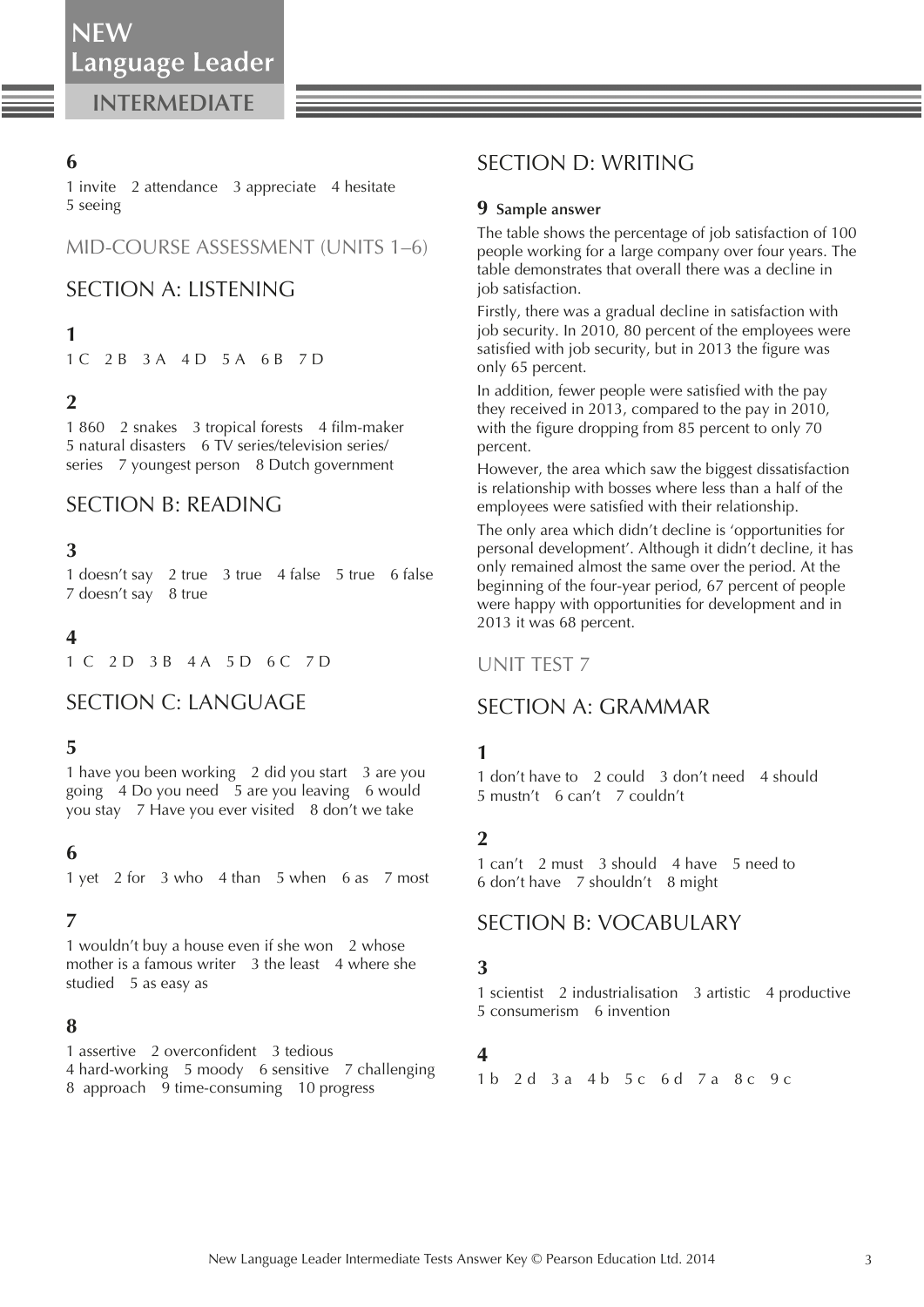# SECTION C: INTEGRATED SKILLS

### **5a**

 1 transfer (transform) 2 competive (competitive) 3 doesn't find (hasn't found) 4 hope (hopes) 5 for (of)

### **5b**

a 2 b 3 c 5 d 4 e 1

#### UNIT TEST 8

## SECTION A: GRAMMAR

#### **1**

1 d 2 f 3 e 4 a 5 b 6 c

## **2**

 1 had already got 2 had established 3 died 4 was still studying 5 failed 6 bought 7 became 8 had acquired 9 had invented

## SECTION B: VOCABULARY

#### **3**

 1 partner 2 entrepreneur 3 retailer 4 supplier 5 wholesaler

#### **4**

1 running 2 staff 3 wages 4 competitors 5 profits 6 prices 7 reduce 8 doing 9 setting 10 community

## SECTION C: INTEGRATED SKILLS

## **5**

1 place 2 considering 3 afraid 4 feel 5 sounds

## **6**

 1 reference to your letter 2 I regret to inform you 3 (I'm) Sorry I 4 Looking forward to 5 you have any questions, (please) do not hesitate

## UNIT TEST 9

# SECTION A: GRAMMAR

#### **1**

 1 was destroyed 2 erupted 3 were killed 4 have been monitoring 5 have been developed 6 is caused 7 be cancelled 8 be used

## **2**

1 The  $2$  an  $3$  the  $4 - 5a$  6 the  $7a$ 

### SECTION B: VOCABULARY

### **3**

 1 meet 2 did 3 found 4 did 5 made 6 test 7 made

#### **4**

 1 meteor 2 meteorites 3 invasion 4 extinction 5 deflect 6 diseases 7 droughts 8 earthquake

## SECTION C: INTEGRATED SKILLS

### **5**

1, 2, 4, 7

# **6**

1 D 2 A 3 C 4 E 5 B 6 F

UNIT TEST 10

### SECTION A: GRAMMAR

## **1**

1 plenty 2 a couple 3 a lot 4 much 5 enough

### **2**

 1 to buy 2 listening 3 buying 4 going/to go 5 doing 6 trying 7 to crash 8 to touch 9 to help 10 finding

### SECTION B: VOCABULARY

#### **3**

1 taken over 2 find out 3 picked up on 4 catch on 5 slowed down 6 die out 7 keep up with 8 buy into

### **4**

1 b 2 d 3 c 4 a 5 b 6 c 7 d

## SECTION C: INTEGRATED SKILLS

### **5**

2, 4, 5, 6, 8

### **6**

1 results 2 overall 3 rising 4 doubled 5 peak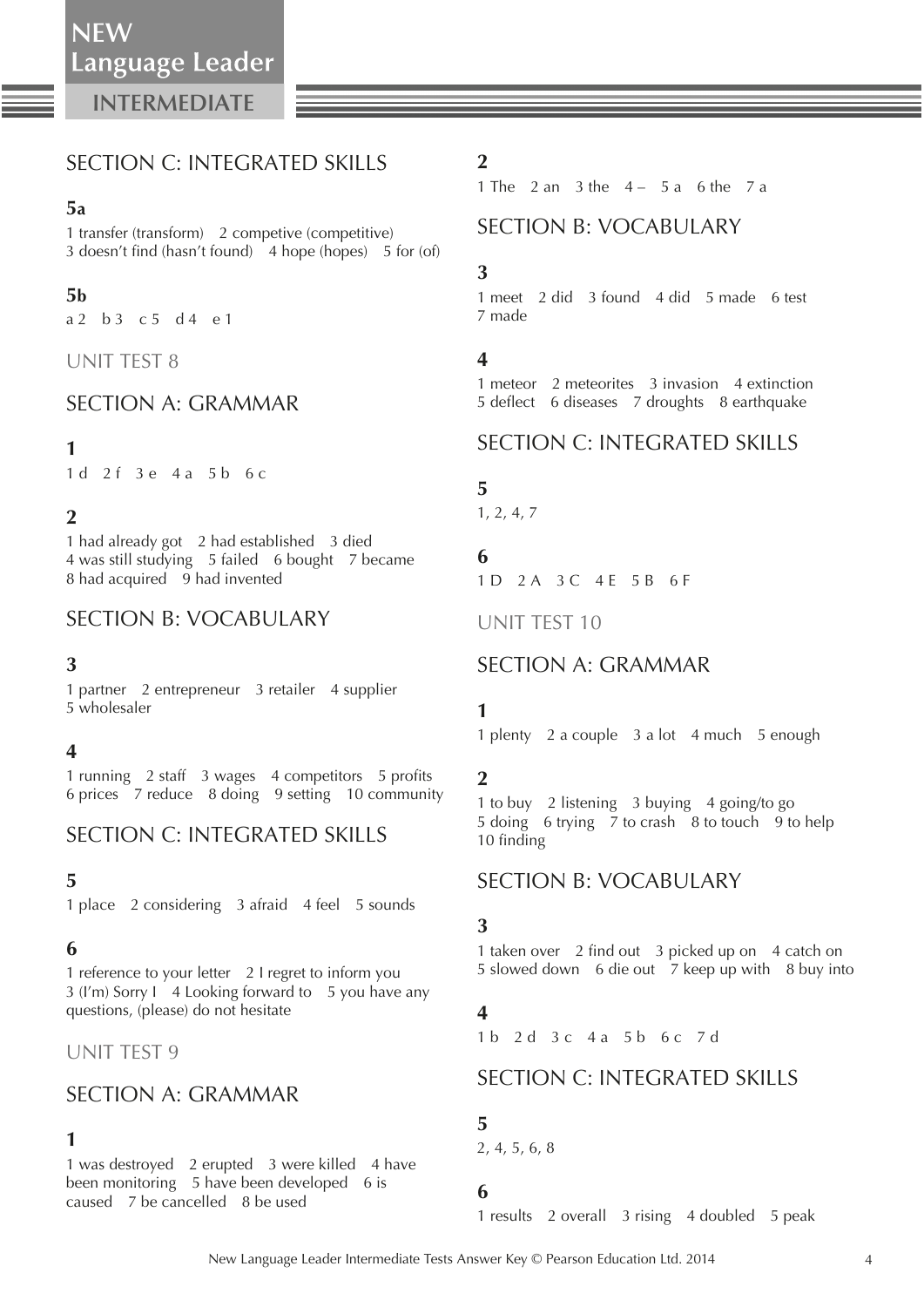## UNIT TEST 11

# SECTION A: GRAMMAR

### **1**

- 1 hadn't made many changes, I had written
- 2 didn't want to start, until she had had
- 3 would be able to finish filming early the next/ following day
- 4 (that) he was leaving the next/following
- 5 (that) he had first written
- 6 (that) she was going to be, when she left
- 7 (that) he could understand
- 8 (that) he had been travelling
- 9 (that) the publicity had been creating

## **2**

- 1 him why he had taken the job
- 2 if he liked watching television
- 3 them if they had seen the new show
- 4 me when I had joined the newspaper
- 5 her how many countries she had visited
- 6 if he had ever been in danger

# SECTION B: VOCABULARY

### **3**

 1 thrillers 2 bestseller 3 royalties 4 chapter 5 correspondent

### **4**

 1 series 2 hooked 3 affairs 4 comedy 5 household 6 science 7 genre 8 lead 9 cast 10 biography

# SECTION C: INTEGRATED SKILLS

## **5**

1, 4, 5, 7, 8

### **6**

1 to 2 from 3 Although 4 same 5 hand

### UNIT TEST 12

# SECTION A: GRAMMAR

## **1**

 1 hadn't gone out 2 would have happened 3 hadn't called 4 wouldn't have been 5 wouldn't have walked 6 had noticed 7 hadn't pushed 8 would have seen 9 would/might/could have ended up 10 hadn't moved

## **2**

 1 shouldn't have spoken 2 couldn't have got in 3 must have known 4 could/might have recognised 5 should have told

# SECTION B: VOCABULARY

## **3**

1 charged 2 jury 3 committed 4 unconfirmed 5 blackmail 6 convicted 7 mugged 8 arrested

## **4**

 1 vandalism 2 tradition 3 vicious 4 career 5 relationship 6 criminal 7 genetic

# SECTION C: INTEGRATED SKILLS

## **5**

1 h 2 j 3 a 4 i 5 d 6 c 7 f 8 g 9 e 10 b

END-OF-COURSE ASSESSMENT (UNITS 7–12)

# SECTION A: LISTENING

# **1**

 $1 c 2 c 3 a 4 b 5 a 6 c 7 c$ 

## **2**

 1 nurse 2 school visit 3 six/6 4 China 5 clean water 6 multinational 7 maths/math 8 research

### SECTION B: READING

### **3**

 1 doesn't say 2 true 3 true 4 doesn't say 5 false 6 true 7 false 8 true 9 true 10 doesn't say